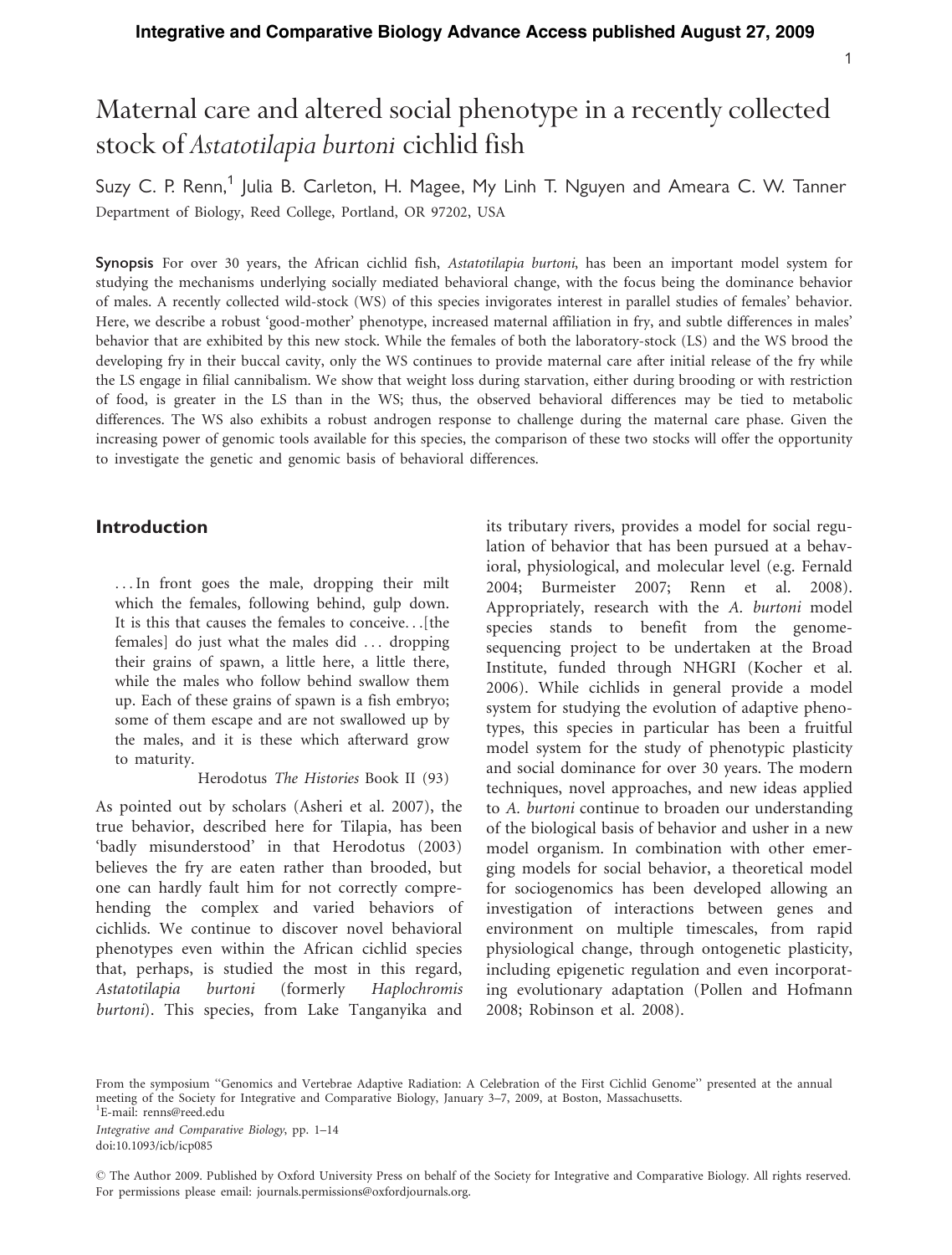## A. burtoni males have been a longstanding model for behavioral plasticity

Fish species in general have emerged as important models for studies of social behavior and its biological underpinnings. The African cichlid fish, A. burtoni, in particular, has become an important model system for studying the mechanisms underlying socially mediated behavioral change. In this species 20–30% of males are dominant, slow growing, brightly colored (either blue or yellow), and actively defend territories for mating. The remaining subordinate males mimic females by schooling and displaying cryptic coloration (silver gray), while experiencing faster growth (Fernald 1977; Fernald and Hirata 1977a, b; Hofmann et al. 1999). The associated behavioral and physiological characters are highly plastic and are influenced by the past (Fernald 1980) and immediate social environment (Fernald and Hirata 1977b). In both the laboratory and the field, several times during its life, an individual male switches between the dominant and subordinate phenotypes depending upon his ability to obtain and maintain access to a territory through aggressive encounters with other males.

In the laboratory, A. burtoni has been the focus of hormonal and molecular studies related to a broad range of phenotypic traits that are effected by the plastic switch (for reviews, see: Fernald 2002; Hofmann 2003; Burmeister 2007). This complex, reversible, and repeatable switch is orchestrated through variation in many components. Neuroendocrine pathways regulating growth (Hofmann et al. 1999), androgen production (Parikh et al. 2006a, b), stress response (Fox et al. 1997), and

neurophysiology (Greenwood and Fernald 2004) change in a complex fashion as animals undergo phenotypic change (Fig. 1). For example, expression and release of neuropeptides and neuromodulators such as gonadotropin releasing hormone (GnRH1) (White et al. 2002) and somatostatin (Hofmann and Fernald 2000; Trainor and Hofmann 2006) are higher in dominant males. Neuroanatomical studies have localized both long-term (GnRH1: White et al. 2002) and short-term (egr-1: Burmeister et al. 2005) changes in gene expression to hypothalamic nuclei and the pituitary (GnRH-receptors: Au et al. 2006; steroid receptors: Burmeister et al. 2007).

Most recently, this cichlid species emerged not only as a physiological and behavioral model for social plasticity, but also as a genomic model (Hofmann 2003; Robinson et al. 2008). Gene expression profiling, applied to this system, has identified gene modules that underlie the complex socially regulated switch (Renn et al. 2008, Larkins-Ford et al. in preparation). Genes coding for structural proteins such as tubulin and actin, proteins that bind scaffold elements, such as septin 7 and ELF-1a, as well as axon-growth-specific genes, neuroserpin and neuromodulin, were all up-regulated in territorial males, strongly suggesting axonal growth, reminiscent of the remodeling of neuronal architecture for the brain nuclei seen in seasonal accession to territoriality and mating that is accompanied by increased testosterone levels in song birds (reviewed in Arnold 1992). As one might expect, many neuroendocrine and neurotransmitter genes were regulated according to social status. GnRH1, AVT galanin, somatotropin, prolactin, somatolactin proopiomelanocortin, and a GABA-A receptor were



Figure 1 Schematic representation of (A) phenotypic and (B) physiological characteristics associated with dominant and subordinate male phenotypes in A. burtoni. The graphs are based on the following studies: gonad size (Hofmann and Fernald 2000), growth (Hofmann et al. 1999), GnRH1 (White et al. 2002), testosterone (Francis et al. 1993; Parikh et al. 2006a, 2006b), somatostatin (Hofmann and Fernald 2000), growth hormone (Hofmann et al 1999), cortisol (Fox et al. 1997). The waveforms are only approximations and details are dependent upon an animal's past social rank experience (Figure taken from Renn et al. 2008).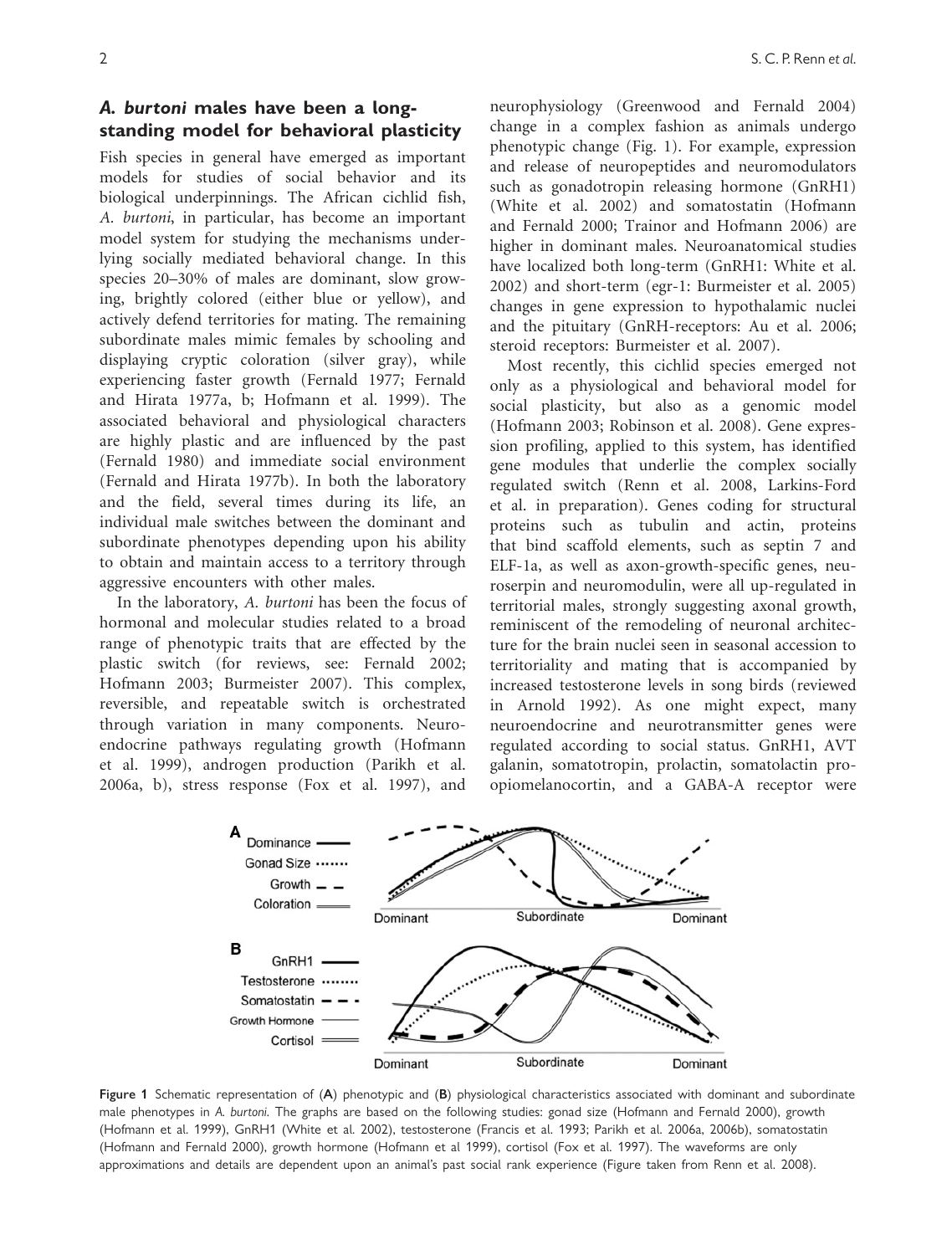found to be up-regulated in dominant males, whereas a homolog of cholecystokinin and natriuretic peptide, and at least two subunits of the kainate-type glutamate receptor were found to be up-regulated in subordinate males (Renn et al. 2008). Contrary to naive expectation, using a 'module' approach to gene expression analysis, it was found that dominant males are not simply 'super males' (i.e. a phenotype that over expresses male-specific genes), but instead, many of the genes up-regulated in females are also important for determining social status in males. This 'systems level approach', which considers gene regulation in modules and patterns, complements the gene-list approach and allows the discovery that co-regulated gene sets are associated with social status. In combination with current cichlid genome projects, these results pave the way for future genomic studies to uncover how molecular modules are associated with behavioral or physiological measures of social status in different contexts and also to address the molecular mechanisms by which social cues are transduced to lasting changes in phenotype (see Burmeister 2007).

# Less is known about plasticity of behavioral phenotypes in female A. burtoni

Given the wealth of knowledge regarding phenotypic plasticity in A. burtoni, it is surprising that so little is known regarding behavioral changes in females. These females school in the wild, visiting the lekking males to select a mate with whom to spawn, after which they collect their eggs in their mouths and leave the male's territory to brood the offspring. Although, initial studies in A. burtoni noted that 'females with young may defend territories for short periods, and during this time may acquire head-coloration consisting of the eye-mouth bar and sometimes the two forehead stripes' (Fernald 1977; see also Tacon et al. 1996 for tilapia), all available field data (Fernald and Hirata 1977a) and the majority of the laboratory-based studies in A. burtoni are focused on only males' behavior and physiology as regulated by social interaction.

The regulation of females' behavior and physiology is reported to be driven by 'internal reproductive state' because it was believed that 'females have no apparent social hierarchy' (White and Fernald 1993). Similarly, in another mouthbrooding cichlid, the Black Chinned Tilapia, while both testosterone and estradiol are elevated on the final days of brooding, and aggressive behavior is increased, the

agonistic repertoire of these brooding females seems to lack the stereotyped displays exhibited by males, thus differentiating males' territorial aggression from potential maternal aggression (Oliveira and Almada 1998). However, in neither of these studies were physiological measurements made when mature fry were present. With regard to behavior, the female's affiliative preference for a male of social status is known to alternate between her gravid and nongravid reproductive states (Clement et al. 2005). Her switch in behavioral preference has been correlated with levels of testosterone and estradiol in the blood and with GnRH1 expression (Martin 2004; Desjardins et al. in press) (Fig. 2). As such, the hormonal changes during the reproductive cycle have been characterized in correlation with gonadosomatic index (GSI) with little attention to behavior. When females release their fry, circulating plasma levels of  $17\beta$ -estradiol and testosterone are low, the ovaries are regressed, and little GnRH transcript is produced in the brain (Martin 2004). Interestingly, testosterone and estradiol concentrations increase after release of the fry and are thought to peak just before spawning (Fig. 2). However, few behavioral data regarding social interactions are available for such studies (but see Clement et al. 2005), and furthermore, females were not allowed to interact with their fry as they were artificially stripped from the buccal cavity or removed upon release.

Similarly, almost no attention has been paid to social interactions and potential for dominance hierarchy among the schooling females (but see Desjardins et al. in press). It was previously noted that in the absence of males, a few individual females in an all-female population would take on male-like behaviors, display eye-bars and body pigment (though to a lesser degree than did males). This male-like transition was tested for the possibility of sex change, but no gonadal transition accompanies the behavioral switch (Rhodes 1995;



Figure 2 Schematic representation of hormone and behavior through female reproductive cycle in A. burtoni. The graphs are based on the following studies: Affiliation: Clement et al. 2005; Estradiol and Testosterone: Martin 2004; Desjardins et al. in press; GnRH1: White et al. 2002.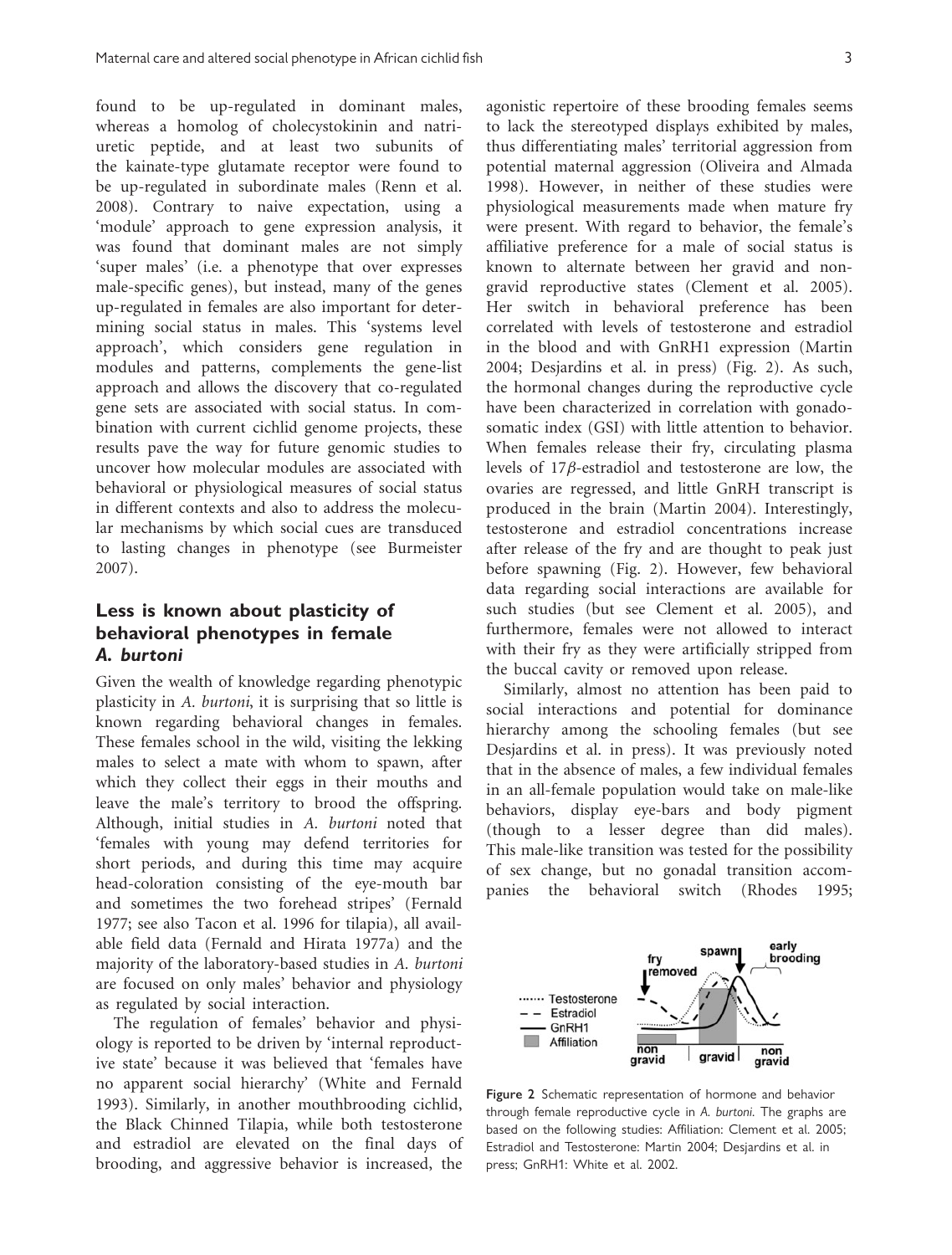Renn personal observation). In these all-female populations, testosterone levels were significantly higher in the male-like females compared to nonaggressive females, and tended to be higher than those of brooding females, although all female testosterone titers were significantly lower than in either male phenotype (Fraser et al. in preparation). This artificially induced aggressive phenotype reveals that the behavior and physiology of females is sensitive to social environment, at least in an extreme sense. In summary, despite the wealth of information concerning the physiological basis and consequences of social interaction in males, few data exist in this emerging model species for natural behaviors of females.

# There are behavioral differences among A. burtoni stocks

The majority of research described above for A. burtoni has been conducted with a single fish stock that was collected from a site at the north end of Lake Tanganyka in Burundi in 1977 (Fernald 1977). This stock has been maintained in captivity under research laboratory conditions for over 30 years. The stock is not propagated with any maternal care, but rather the fry are removed from the buccal cavity at approximately 14 days post-fertilization when the fry are able to survive independently. The laboratory-stock (LS) fish have been provided ample territories in the form of terra cotta pot shards and have been maintained in relatively high density. There has been little effort to avoid inbreeding and it is likely that substantial artificial selection has occurred.

In 2005, a new wild-stock (WS) was collected from the Kalambo River on the Tanzanian and Zambian border above the 235 m Kalambo falls near the village of Kalambo toward the southern end of Lake Tanganyika. This stock  $(\sim]100$  individuals) has not been influenced by years of artificial selection in a research environment. Therefore, this stock represents a valuable tool with which to address differences in the genome regulation and possibly the genetic variation that is responsible for the observed behavioral differences described below. A recent survey of cichlid primers for microsatellite loci, first identified in Tilapia (Lee et al. 2005) and also shown to exist in M. zebra from Lake Malawi (Alberston et al. 2003), identified 41 of the 46 tested primer sets that amplify product in A. burtoni (Kunkle et al. in review). While further work is required to identify those genetic loci that will be useful markers for differentiating WS and LS, these

tools demonstrate the strength of the cichlid system for the generation and application of genomic tools that will be utilized to study the genetic and genomic basis of complex phenotypes from an ecologically and evolutionarily relevant approach. Here we provide an initial report of the behavioral differences between the well-studied LS and this recently collected WS of A. burtoni. In particular, observations of this stock cause us to rethink our assumption about the aggressive behavior of females and therefore the molecular mechanisms that underlie it (see below).

# Re-evaluation of A. burtoni females: a model for maternal care and aggression

Maternal aggression has long been recognized as a unique behavior and the majority of studies of maternal behavior have been conducted in rats, which provide maternal care upon parturition by the licking, grooming, and retrieval of pups. The stimulus needed to both attend young and attack potential intruders has been suggested to represent an evolutionary trade-off, such that expression of the aggressive behavior can bring harm to the parent, but might dramatically increase the survival and fitness of the offspring (Lonstein and Gammie 2002). Termination of maternal behavior is expected when the physiological costs outweigh the benefits. If the survival of offspring without care is low, as is often the case in fish, it may be adaptive for the parent to cannibalize the brood, and thus recover some energy from the aborted breeding attempt. Theoretically, factors favoring cannibalism include small brood size, increased predation risk, increased availability of reproductively viable males, and nutritional needs of the mother (Manica 2002). In most species, parental care is the rule and cannibalism is an exception.

Because propagation of the LS has relied on stripping the fry from the buccal cavity and raising them in the absence of maternal care, this stock has not been subjected to ecological or selective pressure against filial cannibalism after the fry are released. However, the WS, now only one generation removed from the natural environment, is expected to show more natural parental behaviors. When we observe the WS housed in standard stock tanks, the population density is such that a female cannot defend her offspring. However, when we provide females with a territory that is protected by a clear plastic barrier, allowing visual and olfactory contact without a physical threat, differences in maternal care between stocks become apparent. Females of  $~6$  months of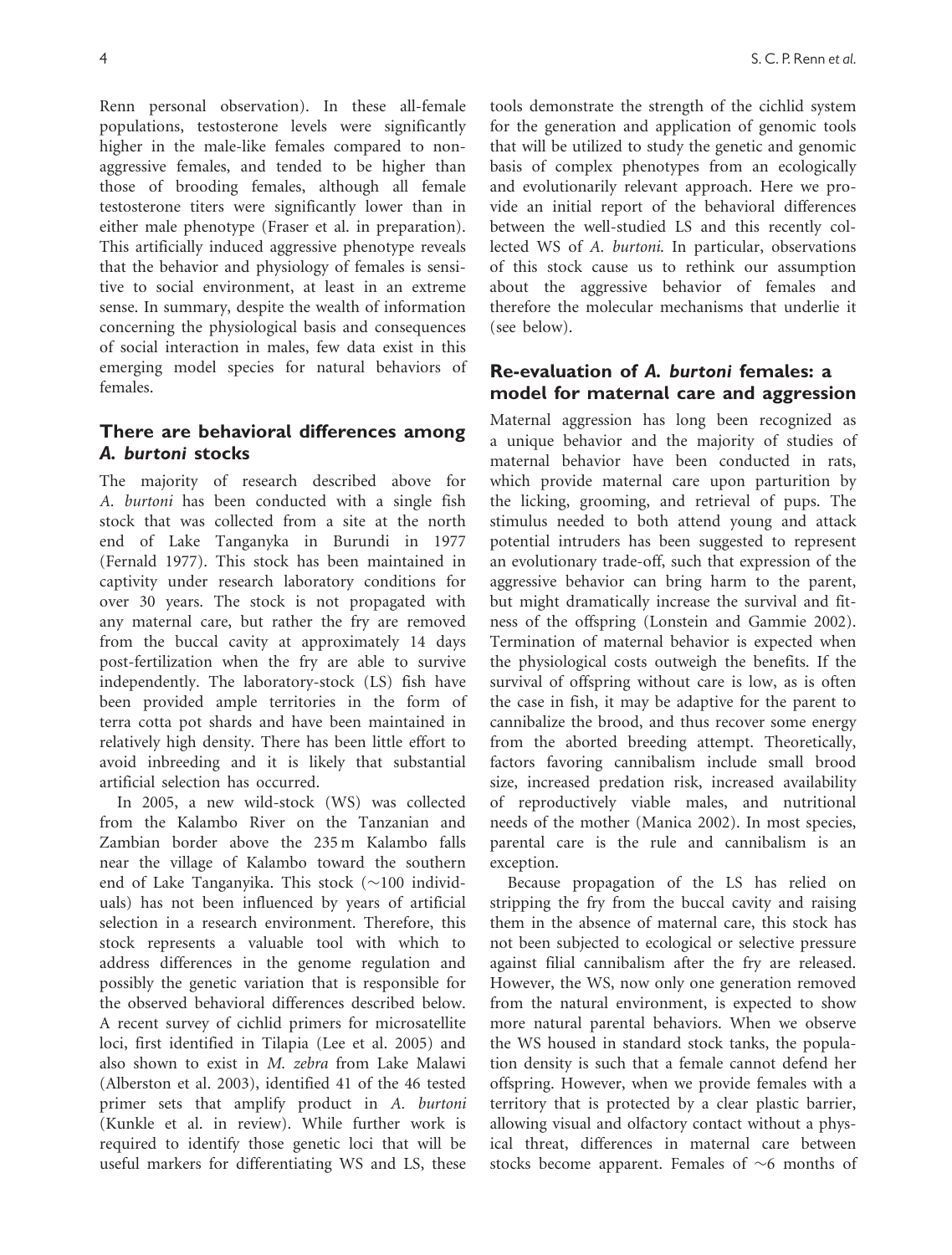age (i.e. not likely the first brood) were selected for observation when they were 2–3 days post spawning. WS females and LS females do not differ significantly with regard to the number of days from spawning to release of fry (WS:  $17 \pm 1.59$ , LS:  $18.75 \pm 2.1$ ). Similar to the LS, WS females have been seen to spawn 17–28 days after releasing their first brood if it is removed. This duration of the reproductive cycle is consistent with previous findings (Martin et al. 2003). However, both wild-caught females and the first-generation progeny of these wild-caught females are more likely to be successful in raising a brood 5 and 10 days after release than LS, while the majority of LS females engage in filial cannibalism under the same conditions (Table 1). These firstgeneration WS progeny had been raised according to standard laboratory procedures, being taken from the maternal buccal cavity at 10–14 days after fertilization and being raised in the absence of parental care. Therefore, the maternal behavior is probably not due to maternal affects unless they occur while the embryos develop. These results suggest that the observed 'good-mother phenotype' in the WS is due to underlying genetic variation between the two stocks.

Females in this new WS exhibit stereotyped aggressive behaviors directed toward males on the opposite side of the clear barrier or toward a smaller male intruder introduced into their own compartments. These lateral threats, border threats, and tail quivers appear similar to those studied in males. As noted in the original field study, these females defend a territory and protect fry against intruders. These behaviors appear to be part of a normal and strong maternal-care repertoire not previously studied in A. burtoni. The WS females continue to take the fry back into the buccal cavity periodically for up to 10 days after initial release, although there is considerable individual variation, possibly due to brood size. WS females take their fry into their mouths just before lights out for several nights after release. The fry appear to use the eye bar as a trigger to enter the mouth, and will even attempt to

Table 1 Stocks differences in brood survival

|                  | <b>Broods</b><br>released | Brood present |                                          |    |    |
|------------------|---------------------------|---------------|------------------------------------------|----|----|
|                  |                           |               | $Day + 1$ $Day + 3$ $day + 5$ $day + 10$ |    |    |
| Wild caught 18   |                           | 18            |                                          | 16 | 15 |
| WS F1            |                           |               |                                          |    |    |
| $\overline{1}$ S | 17                        |               |                                          |    |    |

Values indicate the number of broods for which even a portion of the fry was not lost to maternal cannibalism on the corresponding day after release.

enter the mouth of a dominant male across a clear divider if the female is not present (data not shown). It is not known whether the timing of shelter seeking is due to circadian behavior of the fry or of the mother (for diurnal physiology in A. burtoni, see Halstenberg 2005); however, it is clear that this and other distinct examples of maternal care in WS females represent relevant social interactions that cannot be accurately studied in populations that are many generations removed from natural environmental conditions.

# A. burtoni females as a model for feeding regulation

Mouthbrooding appears in at least eight families and 53 genera of teleost fish (Oppenheimer 1970), including several hundred cichlid species (Fryer and Iles 1972). While the fertilized eggs are in the buccal cavity, the mother mouths or cleans the eggs by sucking away loose particles, churning the young in her buccal cavity and moving the brood around in ways that enhance respiration by her young (Keenleyside 1991). Once the yolk sac is absorbed and the wrigglers mature to the fry stage, the mother releases the fry from her mouth and resumes her omnivorous feeding. Throughout the mouthbrooding period, females voluntarily starve themselves (Oppenheimer 1970; Smith and Wootton 1994). This new WS of A. burtoni offers a unique model in which to pursue the biological/ physiological basis and consequences of this behavior due to the wealth of behavioral, neural, hormonal and now genomic work available for this species.

During this period of oral brooding, known as the obligatory period, maternal growth is stunted (Fryer and Iles 1972) and results in a wasting of body mass. The diminished growth in brooding females affects the reproductive rate as evidenced by an increased duration until respawning (Smith and Wootton 1994, 1995). 'Brood care motivation' (the ability of a female to keep the brood in her mouth without eating the fry) and hunger have been quantified in another mouthbrooding cichlid, Pseudocrenilabrus multicolor, from Lake Victoria (Mrowka 1984). These traits were found to differ according to experience such that first-time spawners maintained brood care motivation for several days when the brood was prematurely removed, whereas it disappeared within a few hours for non-first-time spawners. When offered regular feed, the females that lacked brood care motivation ate as much as non-brooding control females, a result that was interpreted as similar levels of hunger. Meanwhile, females with high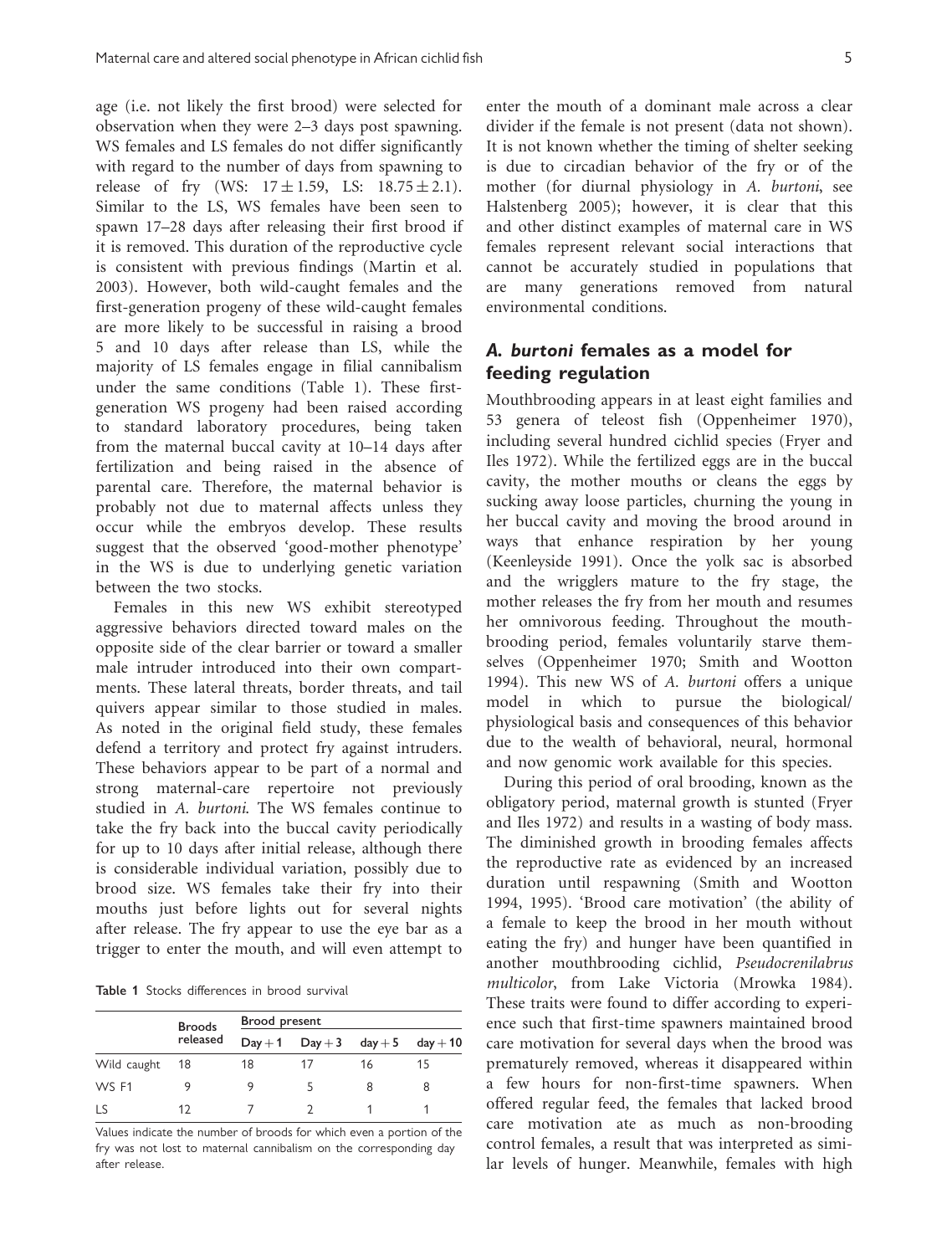levels of brood care motivation ate half as much as non-brooding control females, which was interpreted as reduced hunger. This ontogenetic plasticity in behavior can serve as a model for feeding regulation and disorders in humans. Furthermore, potential differences in LS and WS offer the opportunity to address the genetic contribution to variation in feeding regulation.

This inhibition of food consumption in mouthbrooding females is thought to be controlled by two mechanisms: the short-term physical stimulus of eggs in the buccal cavity and the long-term neural mechanisms that regulate feeding. These short-term and long-term mechanisms of inhibition of feeding during mouthbrooding may be related to the short-term and long-term mechanisms for regulation of food intake that are well studied in mammals. In mammals, short-term feeding regulation again involves a physical stimulus: the distension of the esophagus, stomach, and intestine due to the presence of food (Konturek et al. 2004). Meanwhile, the long-term regulation of food intake involves a complex integration of central neuropeptides and peripheral signals affecting the brain in ways that maintain homeostasis or energy balance throughout the body. Importantly, this complex integrative mechanism appears to be conserved across vertebrates such that many neuropeptides and hormones, such as neuropeptide Y (Sundstrom et al. 2008), agouti-related protein (Song et al. 2003), pro-opiomelanocortin (Hansen et al. 2003),  $\alpha$ -melanocyte-stimulating hormone (Forlano and Cone 2007), and their respective receptors (Logan et al. 2002; Ringholm et al. 2002; Metz et al. 2006; Larsson et al. 2005) are well conserved even in fish (Lin et al. 1999; Volkoff et al. 2005). The exploration of differences in the ontogenetic plasticity in maternal feeding behaviors between both stocks may provide insight into molecular differences in the regulation of feeding in humans' feeding disorders, such as obesity and anorexia.

To compare the differences in metabolic response, we established three experimental groups for each stock. The 'brooding' group included females that had spawned within 2 days, while the starved and fed groups included non-brooding females without regard for date of previous spawning. All animals were housed individually in 1.5-liter tanks with continual circulation and filtration. The fed group was fed flake food once daily ad libitum, the brooding group was fed minimal flake food to provide stimulus to feed, and the starved group were given no food at all. The wet body weight and the standard length were measured to the nearest 0.01 g and 1 mm

at the beginning of the 10–14 day isolation. Any female in the starved or fed condition that spawned in isolation was eliminated from the study. All treated fish were weighed, measured, and sacrificed after 10–14 days of isolation (IACUC# 103.2007). Ovaries were fixed in 4% paraformaldehyde PBS, pH 7.7, and brain tissue was stored in RNA-Later (Ambion) for future studies of gene expression. Gonad somatic index (GSI) was calculated as the ovary mass divided by the difference between body and ovary weight, multiplied by 100. During the dissection, the presence or absence of food in the intestine and stomach of the fish was noted. None of the starved or brooding fish had any food in their intestines or stomach. One of the eight fed females had no food in her stomach during the dissection. All of the starved and brooding females, but only three out of eight fed females, had hypertrophic green gall bladders indicating retention of bile. Several studies have documented changes in gall bladder function for fish that are starved (e.g. McCormick and Podoliak 1984) or socially stressed (Earley et al. 2004). Either or both of these factors may influence gall bladder function in brooding females.

As expected, starved fish and brooding fish tended to lose body mass and fed fish gained mass throughout the experiment (Fig. 3). Fed animals also tended to have a higher GSI than either starved or brooding animals, although no between-stock difference was found in this measure of ovarian condition. Fed LS females gained a greater percentage of body mass than did WS females (LS:  $15.3\% \pm 6.30$ ; WS: 2.42%  $\pm$  4.28; t-test,  $P = 0.0240$ ). Similarly, starved LS females lost a greater percentage of their body mass than did WS females (LS:  $21.3\% \pm 3.89$ ; WS: 8.60%  $\pm$  2.26; t-test: P = 0.0262). While the same trend held for brooding females, the difference was not statistically significant (LS: 15.  $2\% \pm 4.80$ ; WS: 6.20%  $\pm$  0.57; t-test:  $P = 0.1081$ ). These results suggest that LS females have an increased sensitivity to food availability. They tend to grow more quickly when food is available and lose body mass more quickly when food is not available. This suggests a reduced ability to regulate metabolism that may be the result of relaxed selection in the laboratory environment. This increased loss of body mass during brooding could contribute to the observed 'bad-mother' phenotype seen in the LS females.

## A. burtoni females as a test of the challenge hypothesis

The challenge hypothesis, originally put forth by Wingfield et al. (1990), has since become central to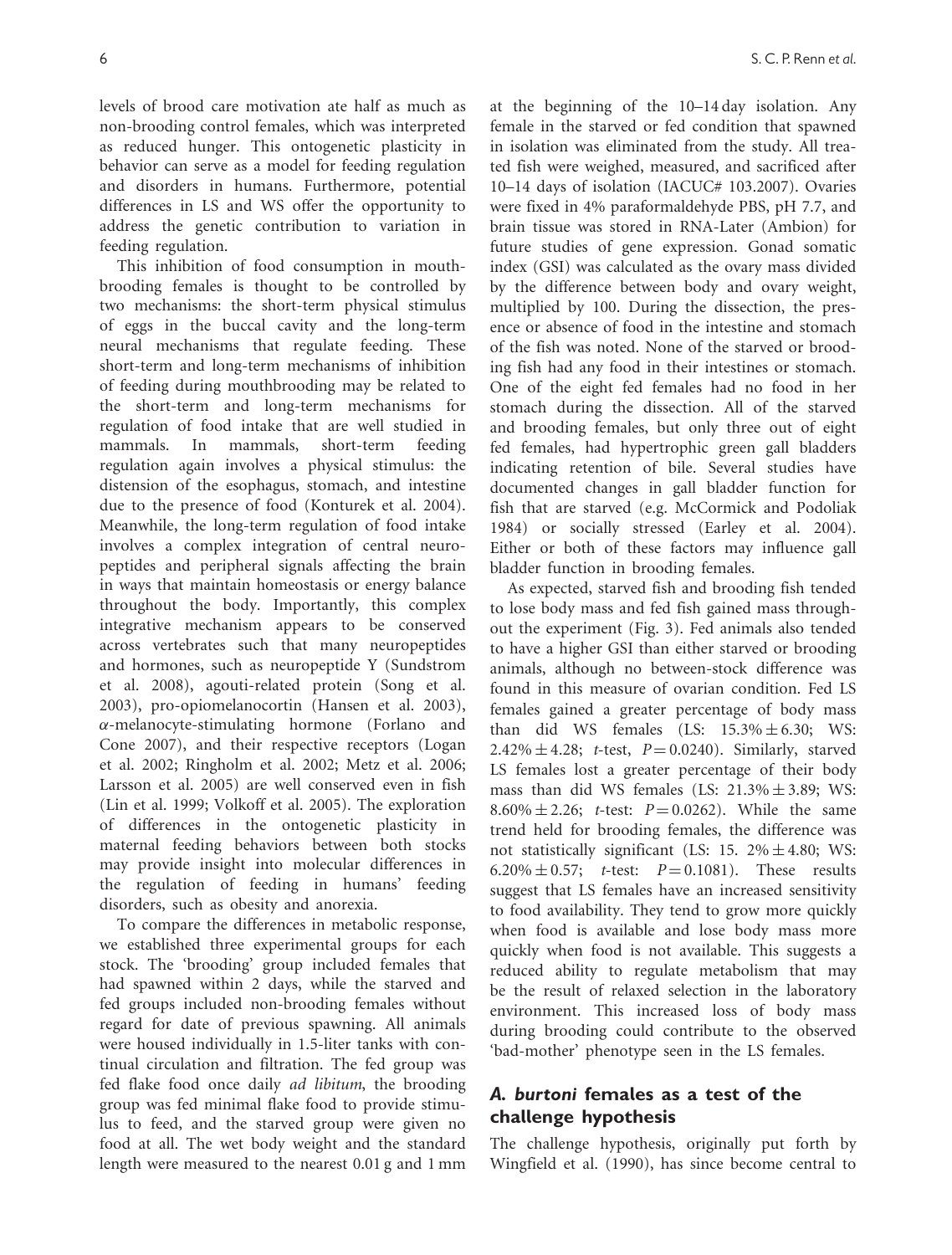

Figure 3 Stock differences in body weight change. The average percent weight change in LS (black) and WS (gray) females under starved, brooding, and feeding conditions ( $n = 4$  each) for 10–14 days in response to feeding conditions. Error bars denote standard error. Asterisks indicate  $P \le 0.05$ 

understanding males' aggressive behavior through the lens of endocrinology as it relates to the ecology of a species. This theory posits an increase in androgens as a result of a territorial intrusion, especially in monogamous species or those that exhibit a high level of parental investment. In contrast, those species that must maintain territories through repeated agonistic encounters, often polygynous species, or those with low parental investment, might see an increase in aggression without a corresponding spike in androgens because hormone levels in males of these species are already maintained at maximal levels. Detrimental consequences of high androgen levels, in addition to the postulated consequences for paternal care, are thought to set baseline levels (Wingfield et al. 2001).

While originally proposed to explain conflicting results from studies in birds as a consequence of mating system, this hypothesis has more recently been tested in mammals (e.g. Ostner et al. 2002; Archer 2006), insects (e.g. Trumbo 2007), lizards (e.g. Moore 1987) and fish (e.g. Hirsenhauser et al. 2004) with more or less consistent results (for reviews, see: Hirsenhauser and Oliveira 2006; Goymann et al. 2007; Moore 2007). These studies have primarily focused on androgen response in males, addressing trade-offs between aggression and paternal behavior, often in the form of time–budget restrictions between parental investment and competition with other males. Despite the wealth of information for applying the challenge hypothesis to males, only a few studies have investigated hormone response to agonistic encounters in

females. Female birds appear to respond with an increase in testosterone (e.g. Prunella modularis: Langmore et al. 2002; Thryothorus leucotis: Gill et al. 2007). Similarly, female fish showed an increase in both testosterone and 11-ketotestosterone (an important fish androgen) (Desjardins et al. 2006). However, female mice (Peromyscus californicus) showed a reduction in progesterone, suggesting an inhibitory effect of the hormone on aggressive behavior (Davis and Marler 2003), and the song sparrow (Melospiza melodia) showed no hormonal response despite behavioral response to intrusion into the territory (Elekonich and Wingfield 2000).

A recent study reports that aggression modulates androgens in female A. burtoni only when they are gravid (ready to spawn) but not during parental care at the early mouthbrooding stages (Desjardins et al. in press). It is supposed that female aggression, facilitated through androgen responsiveness, serves gravid females when they congregate near the lekking males. Taking advantage of the good-mother phenotype in the WS, we asked whether aggression modulates androgens at a later maternal stage when the fry are free swimming and the female would be defending a territory. Females were housed individually with no social contact throughout brooding. Control animals were sacrificed at 1:00 PM 4 days after initial release of the fry, and blood was collected by caudal severance following anesthesia with MS-222. Experimentally challenged females experienced a 10-min interaction at noon on day 4 after release. The intruder was a conspecific male  $~150\%$ her size in order to present a threat to the fry but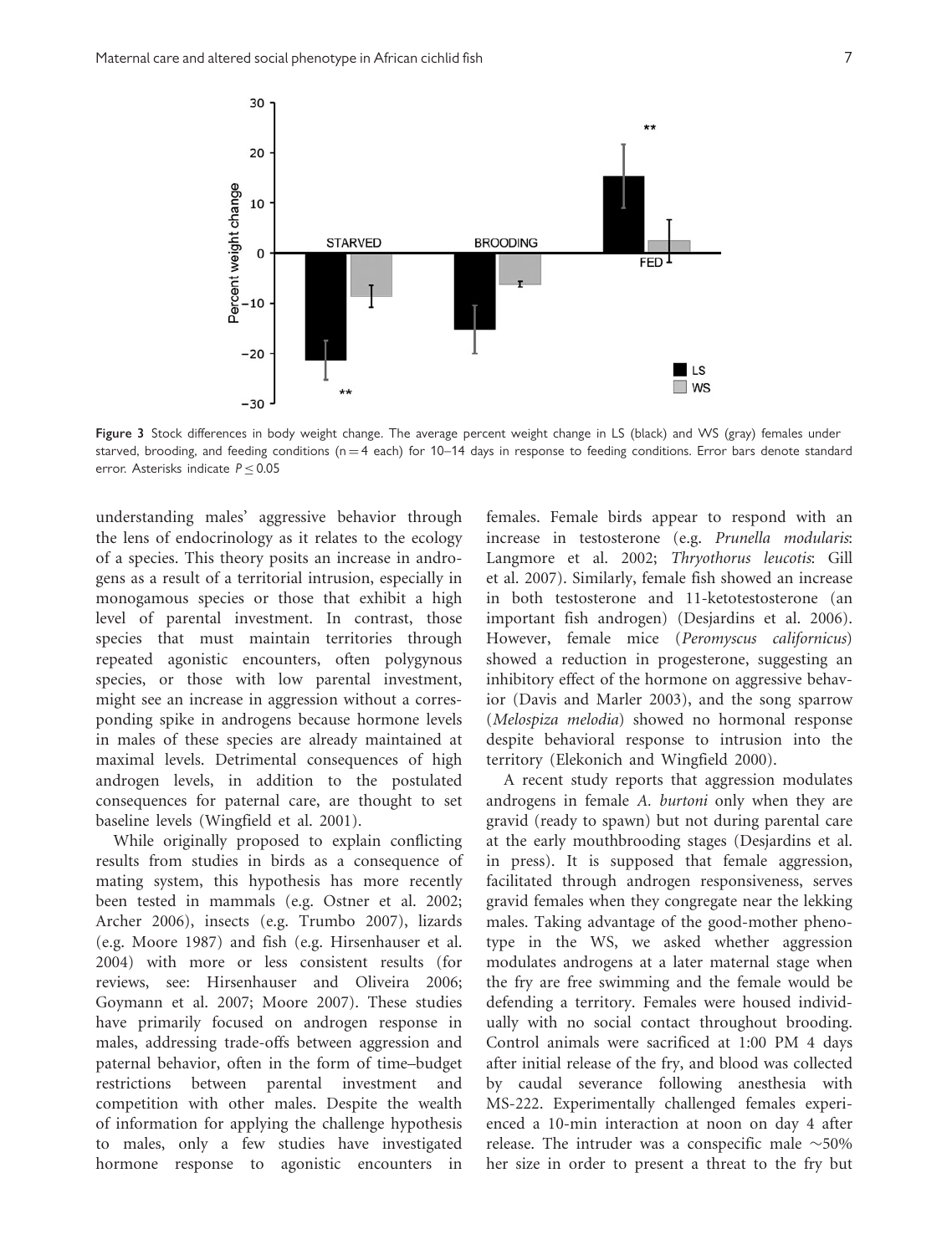



Figure 4 Testosterone concentration in plasma for control and challenged females as measured by ELISA. Error bars denote standard error, numbers denote sample size (t-test:  $P = 0.058$ ).

ensure the female's successful defense of the fry. Collection of blood occurred 1 h later at 1:00 pm. Plasma was separated by centrifugation and steroids were extracted with di-ethyl ether for ELISA measurement (Assay designs). We found a robust androgen response in the challenged females compared to controls (control:  $0.483 \pm 0.027$  pg/ $\mu$ l; challenged:<br>1.70  $\pm$  0.441 pg/ $\mu$ l; *t*-test: *P* = 0.058) (Fig. 4). *t*-test:  $P = 0.058$ ) However, among the six females that experienced the territory challenge, there was no apparent correlation between the females' hormone level and the number of aggressive attacks directed toward the intruder (Pearson's correlation:  $r = -0.44$ ,  $P = 0.38$ ). These data suggest that A. burtoni females maintain testosterone at subthreshold levels during the brooding period, supporting the implications of the challenge hypothesis that androgens are kept at low levels except in the case of a territorial challenge. Agonistic social stimulus by a conspecific appears to cause a hormonal response in females, thereby promoting maternal aggression. The fry themselves and their behavior may also provide unexplored social stimuli that influence variation in maternal behaviors.

# Does the behavior of fry contribute to differences in maternal phenotype between stocks?

While some attention has been paid to neural development (Francis et al. 1994), development of the visual system (e.g. Fernald and Wright 1985), the ontogeny of behavior and coloration of males (Fernald and Hirata 1979), and early social regulation of growth (Fraley and Fernald 1982), the behavior in cichlid fry has also been studied in regard to kin recognition, using mouthbrooding cichlids as a model for social bond formation (e.g. Russock 1999). Kin recognition has been

demonstrated to involve chemical recognition both by the parents (Myrberg 1975; Mackay and Barlow 1976) and the offspring (Barnett 1982, 1985), as well as visual cues (Russock 1986), being also dependent upon the age and behavior of fry (Noakes and Barlow 1973). More recently cross-fostering experiments between closely related species (e.g. heterospecific cross-fostering) have demonstrated that learning, in the form of sexual imprinting, may help to maintain reproductive isolation (Verzijden and ten Cate 2007). Young females from these cross-fostered broods develop a sexual preference for males of their foster mothers' species (Verzijden et al. 2008). Suprisingly, the social behavior of males is not altered by heterospecific cross-fostering. Both the mate choice and dominance patterns of males from these heterospecific cross-fostered broods retain conspecific mate preference and aggression (Verzijden et al. 2009). With A. burtoni, we conducted a preliminary study on stock crossfostering to determine whether the early behavior of WS fry differ from that of the LS.

In order to initiate cross-fostering, two brooding females, one from each stock at 2–4 days post spawning, were gently forced to release eggs into individual 0.5-liter containers. The females were then placed in the container with similarly staged eggs from the other female. The female and eggs were left undisturbed under cover for 3 h. In nearly all instances, the female retrieved these foreign eggs and was then housed in isolation in 1.5-liter tanks with constant flow and filtration. On day 13 of crossfostering, affiliation experiments were conducted. The mature fry were removed from the buccal cavity of the female and placed in a white bucket (38 cm diameter, 48 cm high), filled to 15 cm with fresh Tanganyika-conditioned water. The female was then added to the test bucket. After 60 min, a digital image was taken and processed with ImageJ software to mark the location of each fry and of the mother in order to measure distances between them and calculate average distance between fry (social affiliation) and average distance between mother and fry (maternal affiliation). These measures were compared for fry of each stock that had developed in the buccal cavity of their own mother, versus those that had been cross-fostered in the buccal cavity of a mother from the other stock. All fry, regardless of stock or brooding condition, showed similar social affiliation, but WS fry showed greater maternal affiliation (Fig. 5). This result suggests that the behavior of fry may contribute to what has been termed 'good-mother phenotype'. These observed behavioral differences between the LS and the WS may involve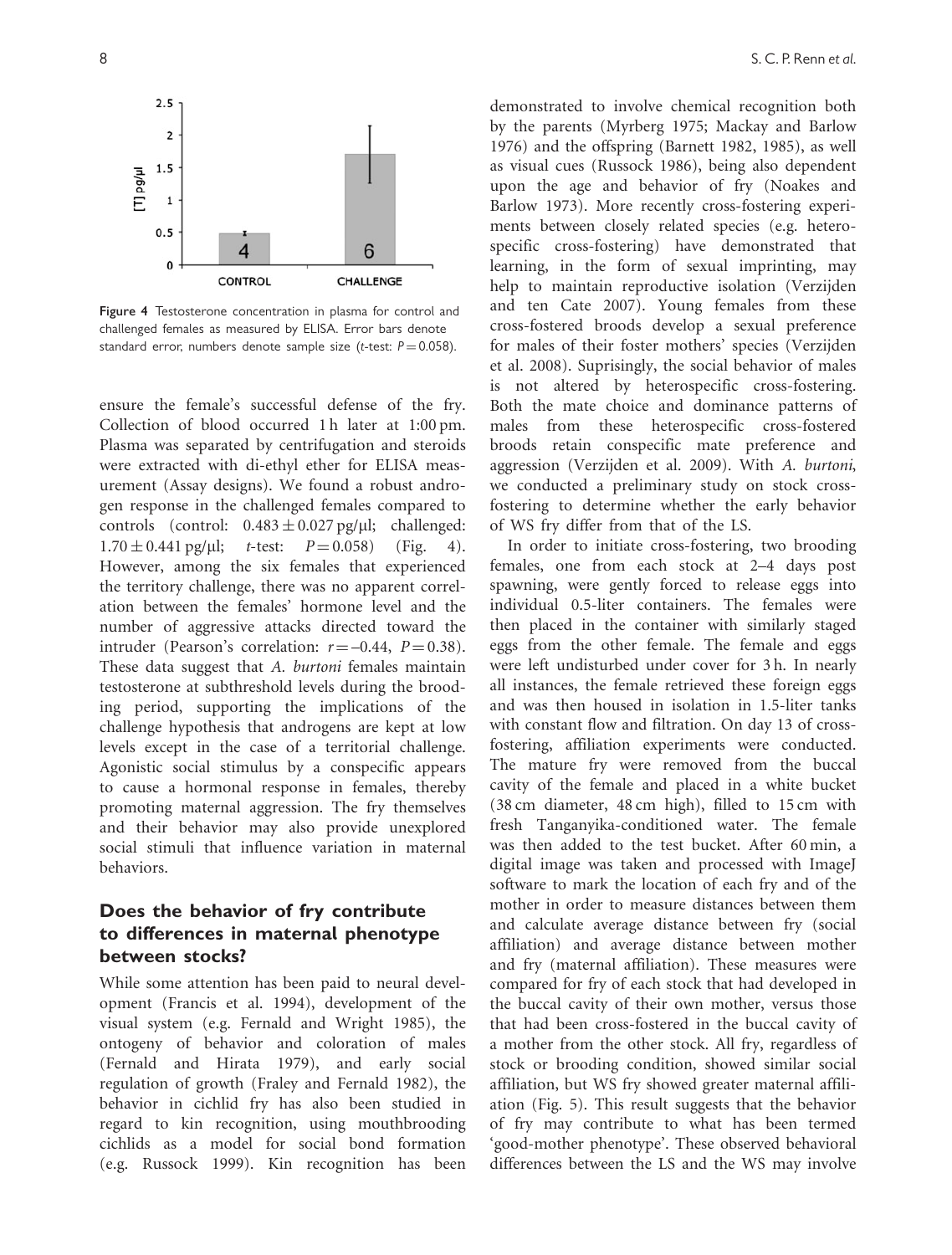

Figure 5 Stock differences for social behavior of fry. Average distance between individual fry quantifies social affiliation and average distance between mother and all fry in a brood quantifies maternal affiliation for LS (black bars) and WS (gray bars) fry brooded by their own mother or cross-fostered by a female of the other stock (bar outline colors indicate maternal stock), LS (black), and WS (gray). Measurements were made 1 h after fry removal from buccal cavity 1–4 days after initial release. Shorter distances correspond to greater affiliation. Error bars denote standard error, numbers denote sample size, P-values are indicated below braces.

differences in kin recognition and social bond formation.

## Revisiting the social dominance of males in A. burtoni WS

Given the dramatically different behavior observed for the new WS with regard to behavior of the female and of the fry and also anecdotal observations of elevated aggression among WS males (i.e. great occurrence of injury in stock tanks), we questioned whether dominance behavior of males might also differ between the stocks. For each stock, we established observation groups  $(n = 3)$  of six males and six females in 30 gallon tanks with terra cotta pot shards to serve as territories. Using 5-min focal observations, the observer, blind to stock identity, quantified dominant and subordinate behaviors for each tagged males 2–3 times/week between 10:00 AM and 1:00 PM using the standard ethogram (Fernald 1977) adapted to the freely available event recorder, J-Watcher (Blumstein and Daniel 2007).

Given general fluctuations in social structure, the average percentage of dominant males across the three LS and three WS tanks over a 4-week period was not different with 37% dominant males in each WS tank and 32% dominant males in each LS tank. On average, a dominant WS male executed more chase behaviors than did a LS male (WS:  $6.85 \pm 1.22$ ; LS:  $3.34 \pm 0.71$ ; *t*-test:  $P = 0.025$ ) (Fig. 6). However, there was no significant difference in the average occurrence of fleeing behavior between the LS and WS subordinate males (WS:  $5.52 + 0.09$ ; LS:  $4.73 + 0.08$ ; t-test:  $P = 0.168$ ), suggesting that some of the observed aggressive chasing behavior in the WS tanks was directed at other dominant males (or females). When considering social interactions that occur predominantly between dominant males, the dominant LS males engaged in more border fights than did the dominant WS males (WS:  $0.098 \pm 0.040$ ; LS:1.46  $\pm$  0.29; t-test:  $P = 0.00025$ ), but LS dominant males performed fewer lateral displays than did the dominant WS males (WS:  $0.733 \pm 0.289$ ; LS:  $0.077 \pm 0.035$ ; *t*-test:  $P = 0.046$ ). This suggests that while overall levels of aggression are not different between the two stocks, the males of each stock use a different suite of behaviors in maintaining the dominance hierarchy, with a greater escalation among the LS males and greater use of ritualized threat in the WS males. Further individual observation and measurement of variation between individuals is warranted.

Behavioral differences within the dominant phenotype of males have been previously identified. Males are more likely to defend their territory against males of the opposite coloration (blue vs. yellow), indicating that coloration acts as a social signal (Korzan and Fernald 2005). Furthermore, in a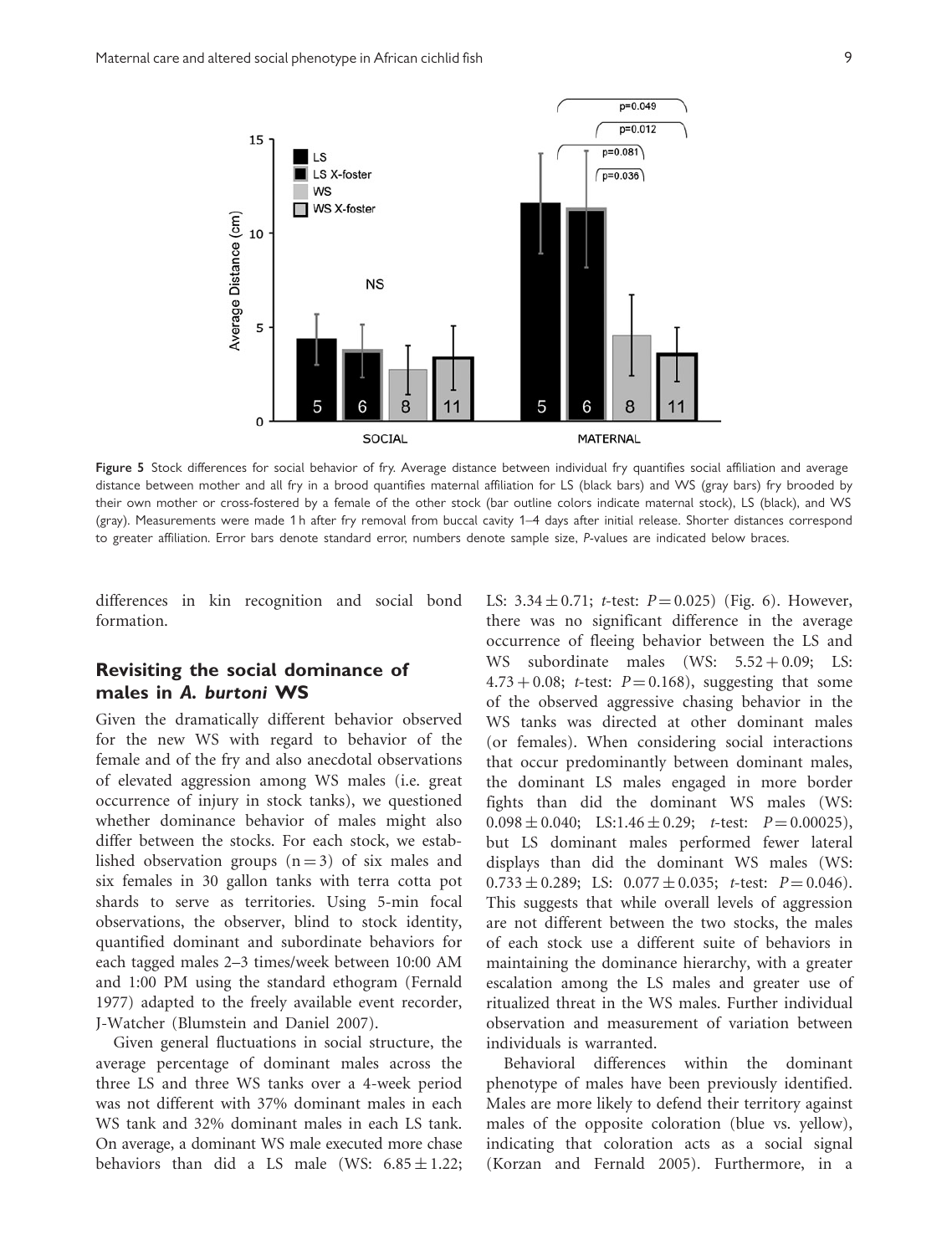

Figure 6 Stock differences for male social behavior. Average number of behavioral events per 10-min observation period. Flee is reported for subordinate males while aggressive behaviors of chase, border fight and lateral display, are reported for dominant males in LS (black) and WS (gray) populations (six males and six females per tank). The average number of events for 4 observation periods is reported only for males that displayed consistent dominance phenotype for 14 days. Error bars denote standard error.

contest between two dominant males, one yellow and one blue, the yellow male was more likely to obtain dominant status. In a more recent study, Korzan et al. (2007) also described an increased probability subordinate yellow, as opposed to blue, for males to ascend to dominant status, and an increased probability that a dominant yellow male would gain dominant status over a previously dominant blue male. Both studies were performed with the LS. Given that color is a plastic trait and not genetically fixed, the WS provides an opportunity to further investigate individual variation and behavioral differences among the color morphs of dominant WS males.

#### **Conclusions**

While it is possible that A. burtoni at the north end of the lake (i.e. LS) and at the south end of the lake (i.e. WS), have different behaviors in nature, it is more likely that 30 years of inadvertent artificial selection and inbreeding has led to the observed behavioral difference in the LS. The stock differences that have been observed thus far encompass behavior in males, females, and fry as well as physiological differences measured in females. The most striking difference between the stocks is the increased occurrence of maternal care and reduced filial cannibalism observed in the females of the recently collected WS. We suggest that the additional loss of body mass, which occurs in the LS females during brooding or during enforced starvation, may contribute to maternal cannibalism; however, controlled experiments that monitor body condition more closely are

necessary in order to fully test this hypothesis. It is also possible that the increased maternal affiliation that is seen among the fry of the WS may contribute to the decreased cannibalism in that the females may be responding to the behavior of the fry.

While intentional selection for behavioral traits under laboratory, captive, or otherwise artificial environments can clearly lead to either increased (e.g. Betta splendens: Verbeek 2007) or decreased (foxes: Trut et al. 2004) levels of aggression, many other behavioral or physiological changes may also occur in captive populations. Among Drosophila, laboratory lines have been shown to diverge behaviorally, even beginning to show post-zygotic isolation (Boake et al. 2003). Similarly, behaviors such as predator avoidance (Salmo turtta: Alvarez and Nicieza 2003) and feeding strategy (Danio rerio: Robinson and Rowland 2005) can diverge in domesticated stocks through inadvertent selection or pleiotropic effects of intentional selection. Researchers are currently applying methods that were developed in model genetic systems to species that have not previously been examined genetically (e.g. Boake et al. 2002; Greenspan 2004). Often this effort requires the use of captive populations of less traditional model organisms (e.g. voles: Ophir et al. 2008), or the use of wild, or recently wild, populations of genetic model organisms (e.g Drosphila: Lavagnino et al. 2008; mice: Kimchi et al. 2007; Xenopus: Tobias et al. 1998). The stock differences described here for A. burtoni, after only 40 generations of captive breeding, even without intentional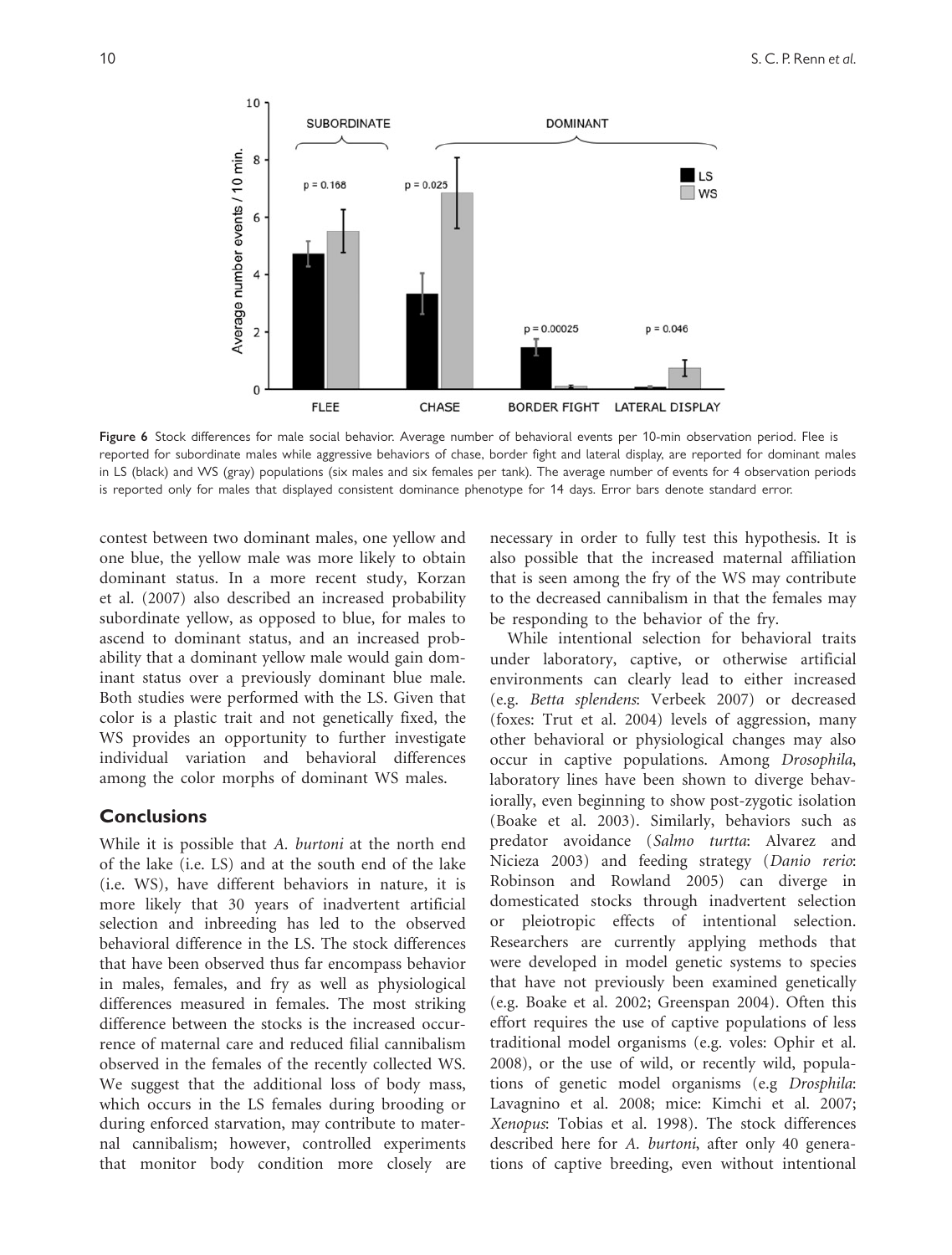selection, not only highlight the necessity to consider the selective pressure of a laboratory environment, but also demonstrate the potential value of a comparative approach that contrasts behavior between strains.

In addition to these behavioral and physiological measures, these two stocks provide an opportunity to investigate the genetic and genomic basis for the observed behavioral differences. Therefore, while the cichlid system offers a wealth of fascinating behavioral and morphological diversity that was recently discussed at the symposium 'Genomics and Vertebrate Adaptive Radiation: A Celebration of the First Cichlid Genome' (Hulsey and Renn, 2009), the rapidly advancing genomic tools will not only contribute to the investigation of phenotypes in a comparative sense but will also contribute substantially to an in-depth understanding of a few key model species in this group. A. burtoni will continue to be an important model system for studying the mechanisms underlying socially mediated behavioral change.

### Funding

The Murdock Life Trust Foundation and National Science Foundation (grant #081895) to S.C.P.R.

#### Acknowledgments

Natalie Morganstern, Clare Parker, Cate Mignoya, and other members of the Renn Laboratory have contributed to experimental design and discussion. Heather Machado provided comments on earlier versions of this manuscript.

### **References**

- Albertson RC, Streelman JT, Kocher TD. 2003. Directional selection has shaped the oral jaws of Lake Malawi cichlid fishes. Proc Natl Acad Sci USA 100:5252–7.
- Alvarez D, Nicieza AG. 2003. Predator avoidance behaviour in wild and hatchery-reared brown trout: the role of experience and domestication. J Fish Biol 63:1565–77.
- Archer J. 2006. Testosterone and human aggression: an evaluation of the challenge hypothesis. Neurosci Biobehav Res 30:319–45.
- Arnold AP. 1992. Hormonally-induced alterations in synaptic organization in the adult nervous-system. Exp Gerontol 27:99–110.
- Asheri D, Lloyd A, Corcella A. 2007. A commentary on Herodotus books I-IV edited by Oswyn Murray and Alfonso Moreno. Oxford, UK: Oxford University Press.
- Au TM, Greenwood AK, Fernald RD. 2006. Differential social regulation of two pituitary gonadotropin-releasing hormone receptors. Behav Brain Res 170:342–6.
- Barnett C. 1982. The chemosensory responses of young cichlid fish to parents and predators. Anim Behav 30:35–42.
- Barnett C. 1986. Rearing conditions affect chemosensory preferences in young cichlid fish. Ethology 72:227–35.
- Blumstein DT, Daniel JC. 2007. Quantifying behavior the JWatcher Way. Sunderland, MA: Sinauer Associates, Inc.
- Boake CRB, McDonald K, Maitra S, Ganguly R. 2003. Forty years of solitude: life-history divergence and behavioral isolation between laboratory lines of Drosophila melanogaster. Evol Biol 16:83–90.
- Boake CRB, Arnold SJ, Breden F, Meffert LM, Ritchie MG, Taylor BJ, Wolf JB, Moore AJ. 2002. Genetic tools for studying adaptation and the evolution of behavior. Am Nat 160:S143–59.
- Burmeister SS. 2007. Social dominance regulates androgen and estrogen receptor gene expression. Horm Behav 51:164–70.
- Burmeister SS, Jarvis ED, Fernald RD. 2005. Rapid behavioral and genomic responses to social opportunity. Plos Biol 3:1996–2004.
- Burmeister SS, Kailasanath V, Fernald RD. 2007. Social dominance regulates androgen and estrogen receptor gene expression. Horm Behav 51:164–70.
- Burmeister SS, Munshi RG, Fernald RD. 2002. Afferents to the preoptic area in a cichlid fish with socially controlled reproductive phenotypes. Integr Comp Biol 42:1204.
- Clement TS, Grens KE, Fernald RD. 2005. Female affiliative preference depends on reproductive state in the African cichlid fish, Astatotilapia burtoni. Behav Ecol 16:83–8.
- Davis ES, Marler CA. 2003. The progesterone challenge: steroid hormone changes following a simulated territorial intrusion in female Peromyscus californicus. Horm Behav 44:185–98.
- Desjardins JK, Hazelden MR, Van der Kraak GJ, Balshine S. 2006. Male and female cooperatively breeding fish provide support for the 'Challenge Hypothesis'. Behav Ecol 17:149–54.
- Desjardins JK, Melton RJ, Fernald RD. in press. Aggression in female fish: Steroid hormone levels and reproductive status. Horm Behav.
- Devoogd T, Nottebohm F. 1981. Gonadal-hormones induce dendritic growth in the adult avian brain. Science 214:202–4.
- Earley RL, Blumer LS, Grober MS. 2004. The gall of subordination: changes in gall bladder function associated with social stress. Proc R Soc Lond B 271:7–13.
- Elekonich MM, Wingfield JC. 2000. Seasonality and hormonal control of territorial aggression in female song sparrows (Passeriformes: Emberizidae: Melospiza melodia). Ethology 106:493–510.
- Fernald RD. 1977. Quantitative behavioural observations of Haplochromis burtoni under semi-natural conditions. Anim Behav 25:643–53.
- Fernald RD. 1979. Onotogeny of social-behavior and body coloration in the African cichlid fish Haplochromis burtoni. Zeitschrift Fur Tierpsychologie—J Comp Ethol 50:180–7.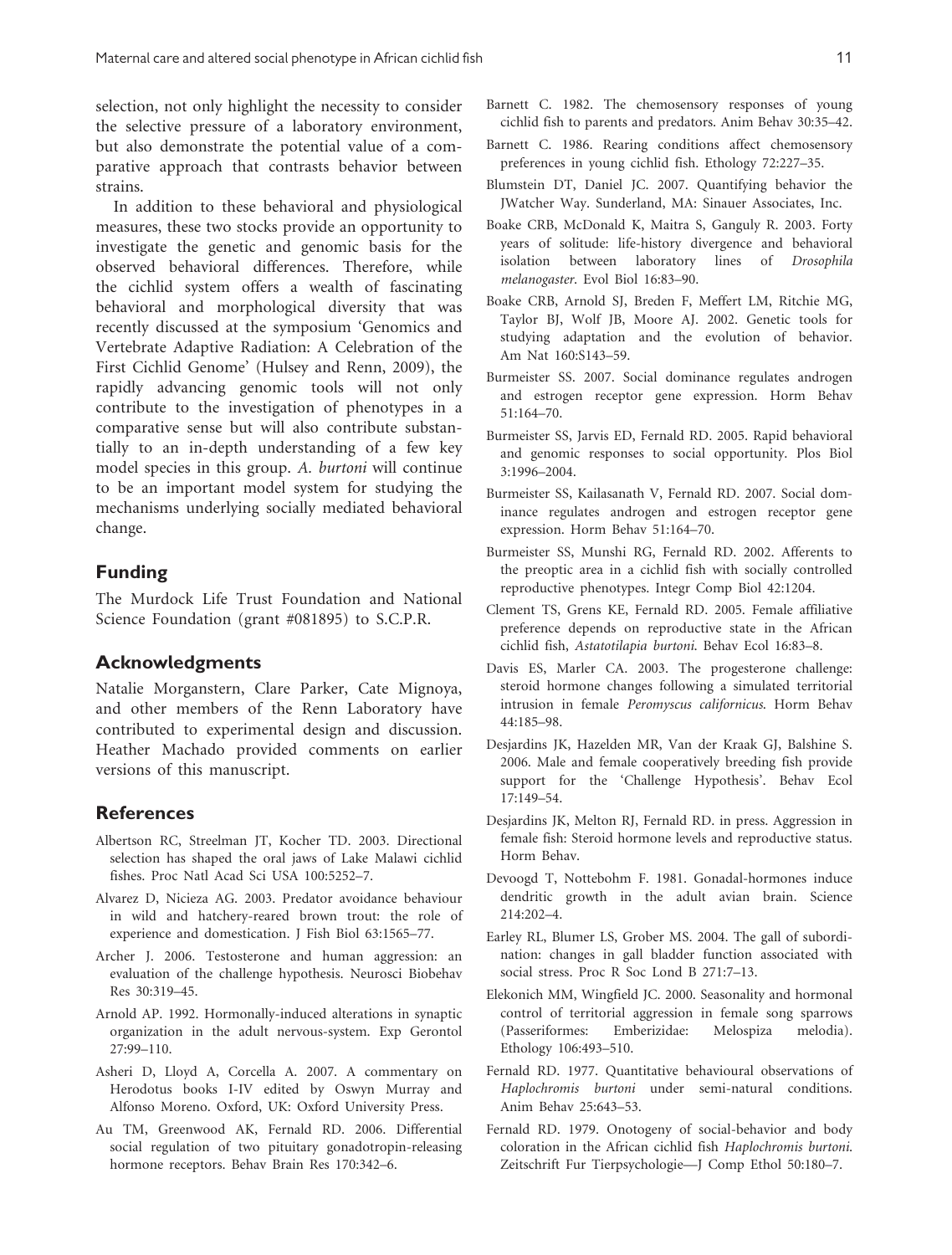- Fernald RD. 1980. Response of male Cichlid Fish, Haplochromis-burtoni, reared in isolation to models of conspecifics. Zeitschrift Fur Tierpsychologie—J Comp Ethol 54:85–93.
- Fernald RD. 2002. Social regulation of the brain status, sex, and size. Hormones, Brain and Behavior 2:435–44.
- Fernald RD. 2004. Social influences on the brain. Horm Behav 46:129–30.
- Fernald RD, Hirata NR. 1977a. Field study of Haplochromis burtoni: quantitative behavioral observations. Anim Behav 25:964–75.
- Fernald RD, Hirata NR. 1977b. Field Study of Haplochromis burtoni: habitats and co-habitants. Environ Biol Fish 2:299–308.
- Fernald RD, Hirata NR. 1979. Ontogeny of Social-Behavior and Body Coloration in the African Cichlid Fish Haplochromis-Burtoni. Zeitschrift Fur Tierpsychologie-J Comp Ethol 50:180–7.
- Fernald RD, Wright SE. 1985. Growth of the visual-system in the African cichlid fish, Haplochromis-burtoni accommodation. Vision Res 25:163–70.
- Forlano PM, Cone RD. 2007. Conserved neurochemical pathways involved in hypothalamic control of energy Homeostasis. J Comp Neurol 505:235–48.
- Fox HE, White SA, Kao MHF, Fernald RD. 1997. Stress and dominance in a social fish. J Neurosci 17:6463–9.
- Fraley NB, Fernald RD. 1982. Social-control of developmental rate in the African Cichlid, Haplochromisburtoni. Zeitschrift Fur Tierpsychologie—J Comp Ethol 60:66–82.
- Francis RC, Soma K, Fernald RD. 1993. Social Regulation of the Brain Pituitary-Gonadal Axis. Proc Nat Acad Sci U S A 90:7794–8.
- Francis RC, Lee HN, Fernald RD. 1994. Ontogeny of gonadotropin releasing hormone-containing neurons in the teleost brain. Dev Brain Res 78:151–60.
- Fryer G, Iles TD. 1972. The cichlid fishes of the Great Lakes of Africa: Their biology and evolution. Edinburgh: Oliver & Boyd.
- Gill SA, Alfson ED, Hau M. 2007. Context matters: female aggression and testosterone in a year-round territorial neotropical songbird (Thryothorus leucotis). Proc R Soc Lond B—Biological Sciences 274:2187–94.
- Goymann W, Landys MM, Wingfield JC. 2007. Distinguishing seasonal androgen responses from male–male androgen responsiveness—revisiting the challenge hypothesis. Horm Behav 51:463–76.
- Greenspan RJ. 2004. E Pluribus Unum, Ex Uno Plura: Quantitative and single-gene perspectives on the study of behavior. Annu Rev Neurosci 27:79–105.
- Greenwood AK, Fernald RD. 2004. Social regulation of the electrical properties of gonadotropin-releasing hormone neurons in a cichlid fish (Astatotilapia burtoni). Biol Reprod 71:909–18.
- Halstenberg S, Lindgren KM, Samagh SPS, Nadal-Vicens M, Balt S, Fernald RD. 2005. Diurnal rhythm of cone opsin

expression in the teleost fish Haplochromis burtoni. Visual Neurosci 22:135–41.

- Hansen IA, To TT, Wortmann S, Burmester T, Winkler C, Meyer SR, Neuner C, Fassnacht M, Allolio B. 2003. The pro-opiomelanocortin gene of the zebrafish (Danio rerio). Biochemical and Biophysical Research Communications 303:1121–8.
- Herodotus. The Histories. de Selíncour A, translator. 2003. London, UK: Penguin Classics.
- Hirschenhauser K, Oliveira RF. 2006. Social modulation of androgens in male vertebrates: meta-analyses of the challenge hypothesis. Anim Behav 71:265–77.
- Hirschenhauser K, Taborsky M, Oliveira T, Canario AVM, Oliveira RF. 2004. A test of the 'challenge hypothesis' in cichlid fish: simulated partner and territory intruder experiments. Anim Behav 68:741–50.
- Hofmann H. 2003. Functional genomics of neural and behavioral plasticity. J Neurobiol 54:272–82.
- Hofmann HA, Benson ME, Fernald RD. 1999. Social status regulates growth rate: consequences for life-history strategies. Proc Natl Acad Sci USA 96:14171–6.
- Hofmann HA, Fernald RD. 2000. Social status controls somatostatin neuron size and growth. J Neurosci 20:4740–4.
- Hulsey CD, Renn SCP. 2009. Genomics and vertebrate adaptive radiation: a celebration of the first cichlid genome. Integr Comp Biol, doi:10.1093/icb/icp039.
- Keenleyside M. 1991. Cichlid fishes behavior, ecology, and evolution. Cambridge, UK: Chapman and Hall.
- Kimchi T, Xu J, Dulac C. 2007. A functional circuit underlying male sexual behaviour in the female mouse brain. Nature 448:1009–15.
- Kocher TD, Baroiller JF, Fernald R, Hey J, Hofmann HA, Meyer A, Okada N, Penman D, Seehausen O, Streelman T. 2006. Genetic basis of vertebrate diversity: the cichlid fish model. NHGRI White Paper. Available from <http://www> .genome.gov/10002154 (Accessed on August 24, 2009).
- Konturek SJ, Konturek JW, Pawlik T, Brzozowki T. 2004. Brain-gut axis and its role in the control of food intake. J Physiol Pharmacol 55:137–54.
- Korzan WJ. 2005. Color of territorial male cichlids predicts agonistic behavior towards conspecifics. Horm Behav 48:109.
- Korzan WJ, Fernald RD. 2007. Territorial male color predicts agonistic behavior of conspecifics in a color polymorphic species. Behav Ecol 18:318–23.
- Langmore NE, Cockrem JF, Candy EJ. 2002. Competition for male reproductive investment elevates testosterone levels in female dunnocks, Prunella modularis. Proc R Soc Lond B-Biological Sciences 269:2473–8.
- Larsson TA, Olsson F, Sundstrom G, Brenner S, Venkatesh B, Larhammar D. 2005. Pufferfish and zebrafish have five distinct NPY receptor subtypes, but have lost appetite receptors Y1 and Y5. Trends Comp Endocrinol Neurobiol 1040:375–7.
- Lavagnino NJ, Anholt RRH, Fanara JJ. 2008. Variation in genetic architecture of olfactory behaviour among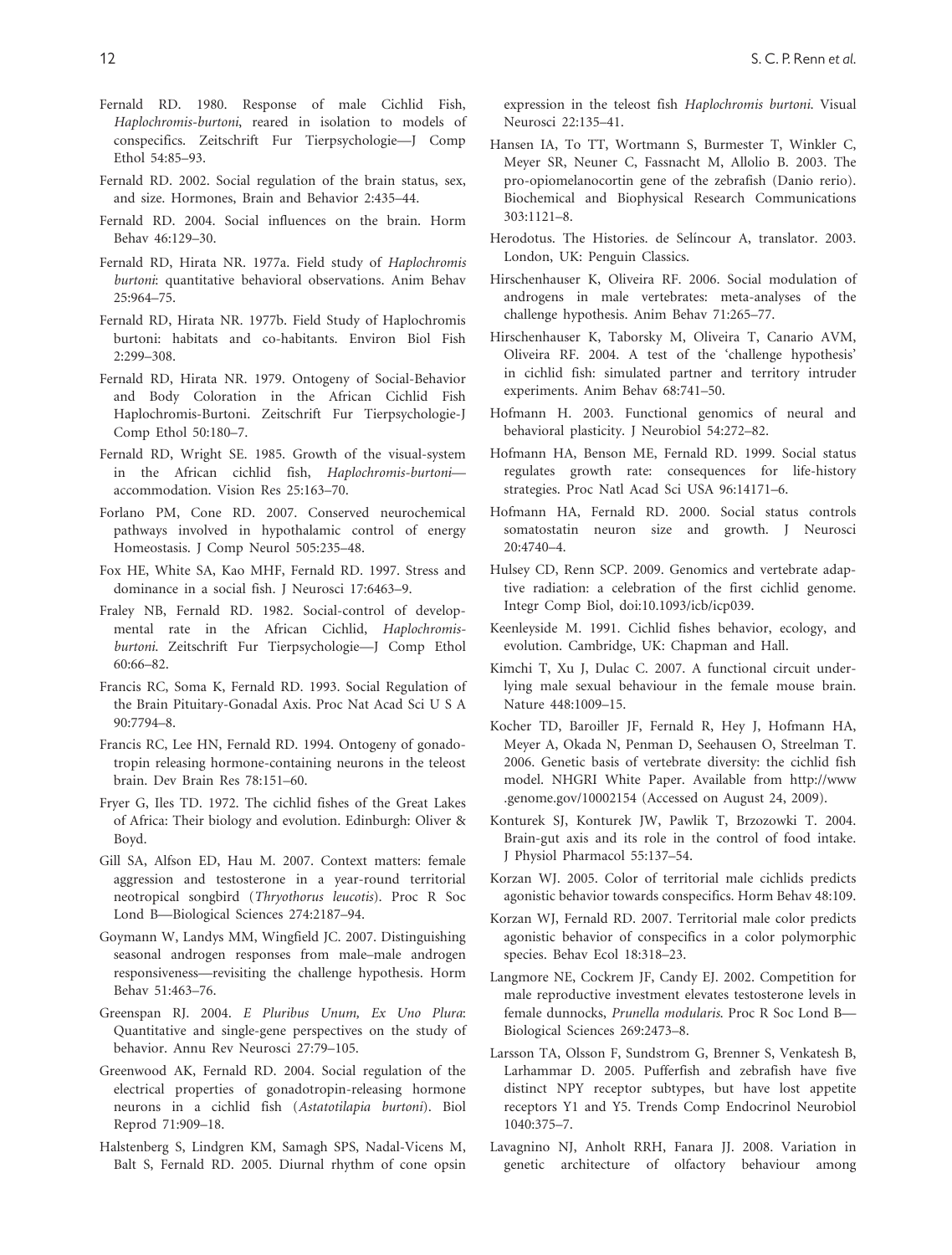wild-derived populations of Drosophila melanogaster. J Evol Biol 21:988–96.

- Lee BY, Lee WJ, Streelman JT, Carleton KL, Howe AE, Hulata G, Slettan A, Stern JE, Terai Y, Kocher TD. 2005. A second-generation genetic linkage map of tilapia (Oreochromis spp.). Genetics 170:237–44.
- Lin XW, Volkoff H, Narnaware Y., Bernier NJ, Peyon P, Peter RE. 1999. Brain regulation of feeding behavior and food intake in fish. In 5th International Congress of Comparative Physiology and Biochemistry. Calgary, Canada: Elsevier Science Inc. p. 415–434.
- Logan DW, Bryson-Richardson RJ, Taylor MS, Currie P, Jackson IJ. 2002. In: Cone RD, editor. Sequence characterization of teleost fish melanocortin receptors. In 5th International Melanocortin Meeting. Sunriver, Oregon: New York Acad Sciences. p. 319–330.
- Lonstein JS, Gammie SC. 2002. Sensory, hormonal, and neural control of maternal aggression in laboratory rodents. Neurosci Biobehav Res 26:869–88.
- Manica A. 2002. Filial cannibalism in teleost fish. Biol Rev 77:261–277.
- Martin J. 2004. Hormonal and physiological profiles of female Haplochromis burtoni as it relates to affiliative behavior. Stanford Undergrad Res J Spring 55–61.
- Martin JM, Clement TS, Knier AL, Fernald RD. 2003. Female hormone profile and mate choice in a cichlid fish. Integr Comp Biol 43:878.
- McCormick JH, Podoliak HA. 1984. Gallbladder color and relative fullness as a field technique for estimating time since last feeding in brook trout. N Am J Fish Manage 4:566–8.
- McKaye KR, Barlow GW. 1976. Chemical recognition of young by midas vichlid, Cichlasoma-citrinellum. Copeia 1976:276–82.
- Metz JR, Peters JJM, Flik G. 2006. Molecular biology and physiology of the melanocortin system in fish: A review. Gen Comp Endocrinol 148:150–62.
- Moore MC. 1987. Circulating steroid hormones during rapid aggressive responses of territorial male mountain spiny lizards Sceloporus jarrovi. Hormones and Behavior 21:511–21.
- Moore IT. 2007. Advancing the challenge hypothesis. Horm Behav 51:461–462.
- Mrowka W. 1984. Brood care motivation and hunger in the mouthbrooding cichlid Pseudocrenilabrusm Multicolor. Behav Process 9:181–90.
- Myrberg AAJ. 1975. The role of chemical and visual stimuli in the preferential discrimination of young by the cichlid Fish Cichlasoma-Nigrofasciatum. Zeitschrift fuer Tierpsychologie 37:274–97.
- Noakes DLG, Barlow GW. 1973. Cross-fostering and parentoffspring responses in Cichlasoma citrinellum (Pisces, Cichlidae). Zeitschrift Fur Tierpsychologie—J Comp Ethol 33:147–52.
- Oliveira RF, Almada VC. 1998. Maternal aggression during the mouthbrooding cycle in the cichlid fish, Oreochromis mossambicus. Aggressive Behav 24:187–96.
- Ophir AG, Campbell P, Hanna K, Phelps SM. 2008. Field tests of cis-regulatory variation at the prairie vole avpr1a locus: association with V1aR abundance but not sexual or social fidelity. Horm Behav 54:694–702.
- Oppenheimer JR. 1970. Mouthbreeding in fishes. Anim Behav 18:493–503.
- Ostner J, Kappeler PM, Heistermann M. 2002. Seasonal variation and social correlates of androgen excretion in male redfronted lemurs (Eulemur fulvus rufus). Behav Ecol Sociobiol 52:485–95.
- Parhar IS, Sato H, Sakuma Y. 2003. Ghrelin gene in cichlid fish is modulated by sex and development. Biochem Biophys Res Commun 305:169–75.
- Parikh VN. 2006a. Physiological consequences of social descent: studies in Astatotilapia burtoni. J Endocrinol 190:183–90.
- Parikh VN, Clement TS, Fernald RD. 2006b. Androgen level and male social status in the African cichlid, Astatotilapia burtoni. Behav Brain Res 166:291–5.
- Pollen AA, Hofmann HA. 2008. Beyond Neuroanatomy: novel approaches to studying brain evolution. Brain Behav Evol 72:145–58.
- Renn SCP, Aubin-Horth N, Hofmann HA. 2008. Fish and chips: functional genomics of social plasticity in an African cichlid fish. J Exp Biol 211:3041–56.
- Renn SCP, Fraser EJ, Hofmann H. Masculanized females in A. burtoni: brains and behavior. Manuscript in preparation.
- Rhodes JS. 1995. Social Influence on Sex Determination in the African Cichlid Fish, Astatotilapia burtoni. Stanford Undergraduate Thesis.
- Ringholm A, Fredriksson R, Poliakova N, Yan YL, Postlethwait JH, Larhammar D, Schioth HB. 2002. One melanocortin 4 and two melanocortin 5 receptors from zebrafish show remarkable conservation in structure and pharmacology. J Neurochem 82:6–18.
- Robison BD, Rowland W. 2005. A potential model system for studying the genetics of domestication: behavioral variation among wild and domesticated strains of zebra danio (Danio rerio). Can J Fish Aquatic Sci 62:2046–54.
- Robinson GE, Fernald RD, Clayton DF. 2008. Genes and social behavior. Science 322:896–900.
- Russock HI. 1986. Preferential behavior of Sarotherodon (Oreochromis) Mossambicus (Pisces, Cichlidae) fry to maternal models and its relevance to the concept of imprinting. Behaviour 96:304–21.
- Russock HI. 1999. Filial social bond formation in fry of the maternal mouthbrooding tilapia (Pisces: Cichlidae): a comparative study. Behaviour 136:567–94.
- Smith C, Wootton RJ. 1994. The cost of parental care in Haplochormis-argens (Cichlidae). Environ Biol Fish 40:99–104.
- Song Y, Golling G, Thacker TL, Cone RD. 2003. Agoutirelated protein (AGRP) is conserved and regulated by metabolic state in the zebrafish, Danio rerio. Endocrine 22:257–65.
- Sundstrom G, Larsson TA, Brenner S, Venkatesh B, Larhammar D. 2008. Evolution of the neuropeptide Y